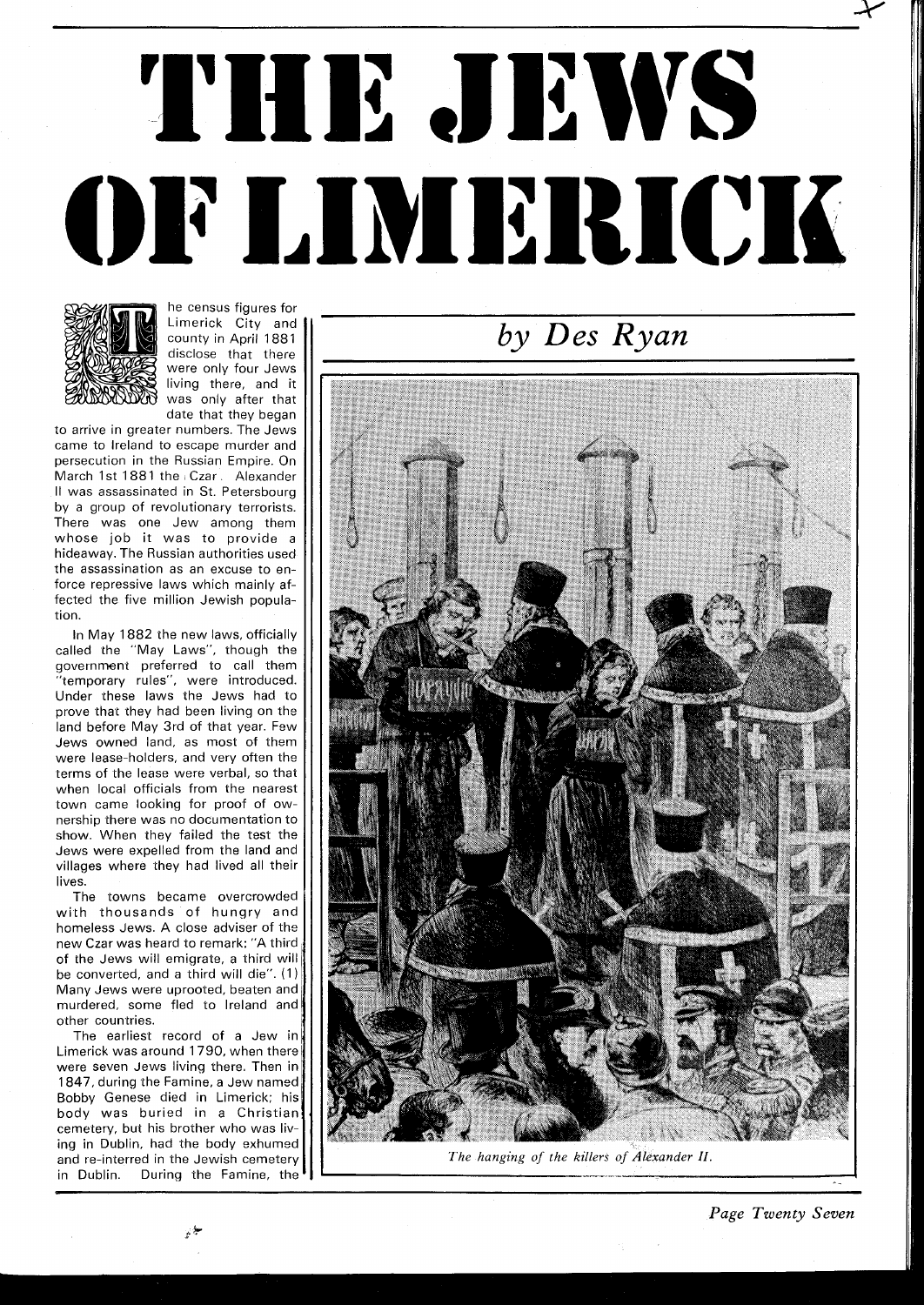Ý

,Rothchilds, an English Jewish family, contributed money for the relief of hunger among the Irish people. (2) In 1871 there were two Jews in Limerick.

The population of Limerick in the 1880s was about 38,000 and there were twenty-two religious denominations, including the Jews. The Jews who came to, Limerick were a mixture of Poles and Lithuanians, some of the latter coming from the village named Achmeyahn, They settled mainly in Edward Street and Colooney (now Wolfe Tone) Street.

The Jews saw that there was an opening for door-to-door sales and they took advantage of it. It was later stated, rightly or wronqly, that many Limerick people would rather pay all on credit than pay in cash, and that "the Jews gave credit to all and sundry". (3) The Jews met in one of their own houses to hold religious ceremonies. In 1882 a young man, aged twenty, Elias Bere Levin, an ordained rabbi, was posted to Limerick. Eventually a synagogue was opened at 63 Colooney Street.

The first serious attack on the Jews came on Easter Sunday 1884, just as the city was preparing for the visit of Michael Davitt, one of the Land League leaders, who was to be made a Freeman of Limerick on that Monday. Easter had always been a time of anxiety for the Jews, who celebrate the Feast of the Passover around the same time as the Christian holiday of Easter. Many pogroms had occurred in East Europe during this period.

On Good Friday, a Jew named Jacob Barron innocently left off a firework in Edward Street. The local people regarded it as an insult to engage in such activity on that day. On Easter Sunday morning, Lieb Siev and his wife (who were livinq in the same house as Barron) were preparing for the traditional dinner which was held at the end of the Feast of the Passover. Siev took a chicken out to his back yard and cut its throat. This act was carried out in accordance with the religious law which forbids a Jew to eat meat with blood on it. These two incidents led to an attack on the house. At 5.30 p.m, that evening a crowd of about 100 people gathered outside Siev's house, shouting abuse and throwing stones. All the windows and a glass door were smashed and a stone also struck Siev's daughter. Lieb Siev and his terrified family were trapped in the house for nearly two hours before the police arrived.

Another explanation for the trouble was given in an article by Gerald Goldberg in the **Crane Bag** (Vol. 6. No.,  $(1)_r$  titled "Ireland is the only country . Joyce and the Jewish Dimension". He wrote: "One reason offered for the excesses which then took place was that certain Jewish traders had not closed their shops on St. Patrick's Day." (St.

Patrick's Day had not yet become a national holiday).

The police, who were stationed about 300 yards away in their Colooney Street barracks, maintained that they heard nothing until someone came down and told them what was going on. (4) Six young men from the Carey's Road area were arrested; two of them were jailed for a month each.Two weeks later one of the witnesses at the trial, Barron, was attacked in Carey's Road, but was saved from a beating by a young girl who brought him into her home to protect him from his attackers. When this case came up for hearing, one of the magistrates, Mayor Maurice Lenihan, said that "the Irish should be the last persons in the world to persecute anyone. For centuries they had been persecuted for their reliqion, and those who had suffered so much should feel for others". (5) It was also accepted that some people were taking advantage of the instalment system to rob the Jews of their property.

An editorial in one of the local papers went on to say that the Jews went about their business with "intelligence and inteqrity", and "it needed but the cry so often heard before in other cities - that the presence of the Jews was a standing insult to Christians - to light the torch of persecution". It ended by saying that it would be better "to warn the unwashed crowd which thronged the courthouse", that the Jews were entitled to protection just as much as "the highest citizen in the land". (6)

In August 1888 the British Chief Rabbi, Rev. Dr. Hermann Adler, paid a visit to Dublin in an effort to resolve some problems among the members of his community there. On Auqust 14, he visiked Limerick to meet the eight Jewish families then livinq in the city.

Gradually the Jews beqan to settle down in Limerick; some were even asked to do jury duty, but were afraid to do so on the grounds that if anyone were convicted, the Jews would be blamed. On Sunday August 27th 1892, Benjamin Jaffey, his wife and .children, his brother-in-law and his wife were walking down the Military Road (now O'Connell Avenue), when they were attacked by three men. Jaffey and his wife were knocked to the ground and kicked. When Jaffey's brother-in-law went to Mrs Jaffey's assistance he was also assaulted. A passer-by who witnessed the attack intervened and saved them from further attack.

In the same year there was an outbreak of cholera in Hamburg. The Jewish immigrants in Germany were blamed for spreading the virus. In September at a meeting of the Rural Sanitation Board for Limerick city and county, one of its members, Dr. J.F. Shanahan, made reference to the outbreak in Germany. He was concerned that the virus might be brought to Limerick by foreign vessels. He said that it was an established fact that the cholera in Hamburg had been brought in by a certain class of immiqrants, and that there was a colony of them (Jews) in Limerick. He added: "It is notorious that these very good people, as they are, go very inoffensively but industriously amongst our people selling them certain materials and articles of clothing and there may be a great danger of these articles being imported in some of these ships from infected ports." (7)

The doctor was especially worried that Jews or consignments of clothing destined for Jews in Limerick might be contaminated, and would slip through the inspection at Tarbert. It was agreed that all ships coming up to Limerick would have a double inspection, one at Tarbert and one at a new inspection station at Green Island.

In the **Limerick Chronicle** on September 8th. Rabbi Levin, writing from his home at 28 Colooney Street, replied to Dr. Shanahan's remarks:

"As a member of the Jewish community, I beg to say that rags or goods are not imported by the Jews. The articles we sell are purchased by us at establishments in the city, and therefore the view expressed by Dr. J.F. Shanahan at the meeting of the Rural Sanitary Board, on the 3rd inst., should not excite any apprehensions, as the gentleman can, if he kindly makes inquiries find that I am only telling the facts. Allow me to add that it was never known that disease was propagated by the Jews, inasmuch by our religion, we are bound to maintain the greatest cleanliness both in our food and in our dwelling. It is aiso a fact which may be proved by the registers of Europe, that owing to these sanitary habits by our people, the death rate amongst the Jews is far less than amongst others.

Dr. Adler paid a second visit to Limerick in December 1892, when the Jewish community had risen to ninety people. The year 1896 would give the Jews of Limerick a foretaste of what was to come in 1904. After a sermon on the Crucifixion, given in Killaloe, Co. Clare, "the passions of the people were aroused to such an extent that the few Jews who came there as usual on their business, instead of meetinq with the customary friendly greetings, were in some instances, shunned like lepers, in others beset by a wild infuriated mob". A letter was written to the Bishop of Killaloe by Jacob Jaffe, and the situation calmed down. (8)

On the morning of November 24th 1896, a fight broke out in the docks between union men and non-union men. The police were called, but they came under attack. After reinforcements arrived from William Street Station, the disturbance was quelled.

*Page Twenty Eight*  \$ '.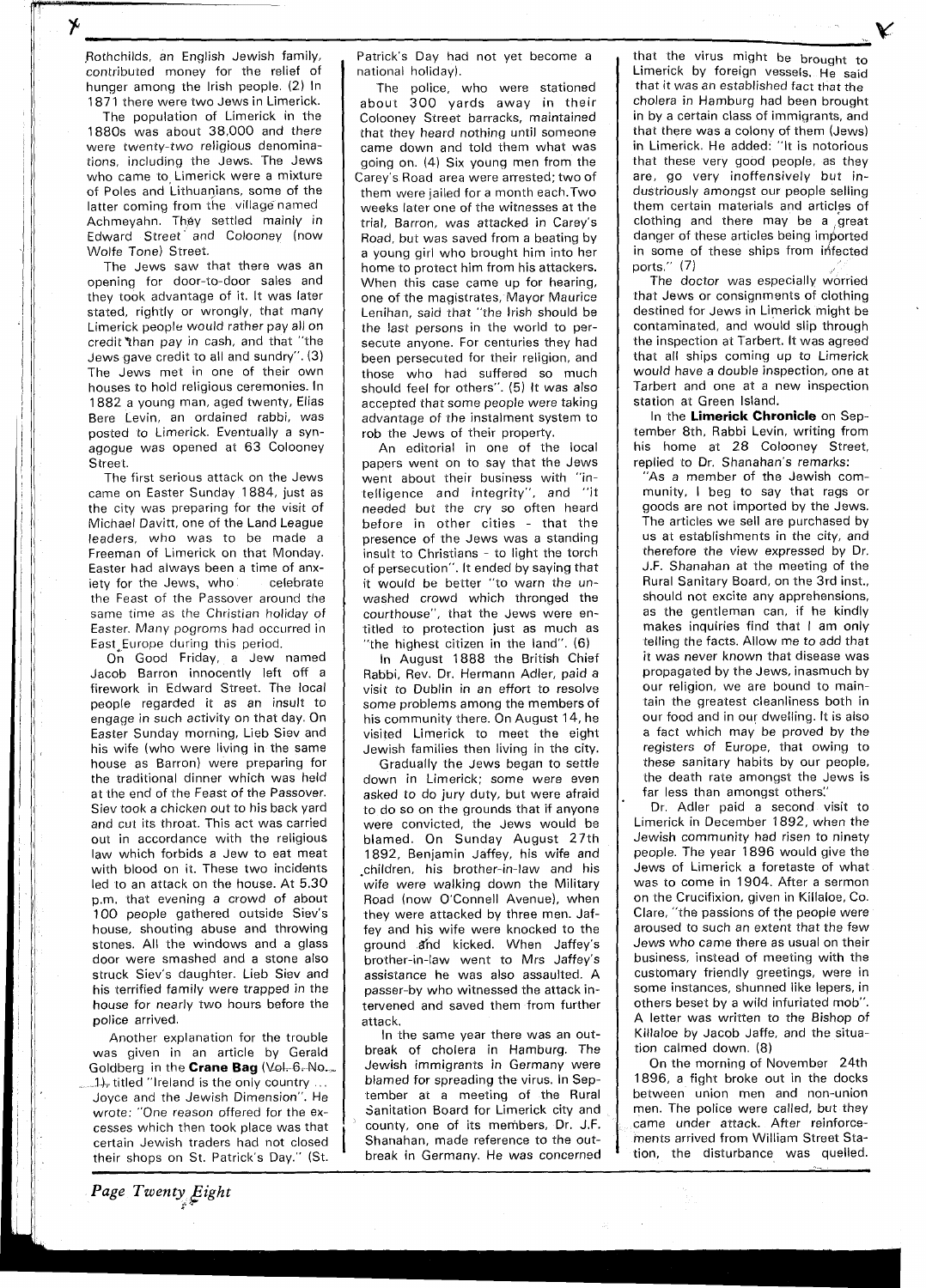

*The Jews fleeing Russia after the pogroms.* 

Leaving the scene two dockers were coming up Colooney Street, and decided to vent their anger on a Jew named Moses Leone. They smashed the windows of his house. One of them was, heard to say: "These dirty Jews should not be allowed to live at all". (9) Later on that day Rabbi Elias Levin was attacked by other dock labourers for giving information to the police about the attack on the house. (10)

During the month of May 1898, a tailor's strike took place in Limerick. The public, the press and the Trades' Council were in sympathy with the strikers. With no sign of the dispute being fixed, some of the employers applied to the Master Tailors' Association in Britain for some Jewish tailors in an effort to break the strike. The Association wrote to the Amalgamated Society of Tailors in Manchester asking the union to supply "a few Jew tailors to go across and settle in Limerick". In an account of the dispute the **Limerick Leader,** in its edition of 5th. September 1898, gave the reply of the secretary of the Society, M. Zietlin, who stated: "I wish you to understand once and for all that the Jewish workers will not be the tools of unscrupulous employers, who wish to exploit and sweat our English or Irish brothers ... we have informed all the Jewish tailors throughout the country not to be misled by any offers and under no conditions to go to Limerick".

As Limerick entered the twentieth century, the Jews felt reasonably safe and secure, and were makinq a living for themselves and their families. They were engaged in the grocery trade, furniture, clothing and mineral water business. In January 1900 Leopold Greenberg, editor of the **Jewish Chronicle** and one of the Zionist leaders in Enqland, visited Limerick, and met the local Zionists. The Zionists were a group of people who considered that the Jews would never be accepted fully as citizens of the countries in which they lived, and their aim was to return to Palestine, which was then part of the Turklsh Empire, and create a Jewish state.

On February 17th 1902, half a statute acre of land was bouqht for a cemetery at Kilmurry, just outside the city. A Board of Guardians and a Society for the relief of sick members of the community was also set up. In June 1903 a reception was held at the Treaty Hotel, Thomas Street, for Bernard Wientonk, who was emigrating to South Africa. Wienronk was a Zionist, and was one of the best workers in the community for the Zionist cause. Alderman John Daly, a former Mayor and an old Fenian, was asked by the community to preside. One toast was proposed by Alderman Daly to "Israel a Nation" and another by Solomon Goldberg to "Ireland a Nation". (1 1 )

As 1903 was cominq to a close, preparations for an attack on the Jews and their trading methods in Limerick were being made. At one of the last meetings of his sodality in December, Father John Creagh, a Redemptorist priest and Spiritual Director of the Arch-Confraternity of the Holy Family, told the members that he would address them on a special subject at the next meeting in the New Year. But he found during the meeting on January 4th 1904 that he was unable to do so due to the investure of the prefects for the coming year. After the investiture, ceremony Fr. Creagh, speaking from the pulpit said he had only six minutes left to address them, and if he were to do so on the particular subject to which he intended to refer, it would keep them until after 11 o'clock, because it was a subject which, when begun, he would trash it out and do it full justice.

He said that he knew there was a great deal of speculation upon the subject which he intended speaking on. In order to deal fully with the matter, he announced that the meeting on the following Monday night would begin at five minutes to eight, in order that it might give him more time, because he could tell them he had startling revelations to make. The papers he had in his possession would, he thought, startle them when he would read them. He had the information from the most reliable sources he could get. Next Monday with the blessing of God he would go on, and if he could not give them the whole subject he would continue every week until he finished and when they heard what he had to tell them, they would certainly be sur